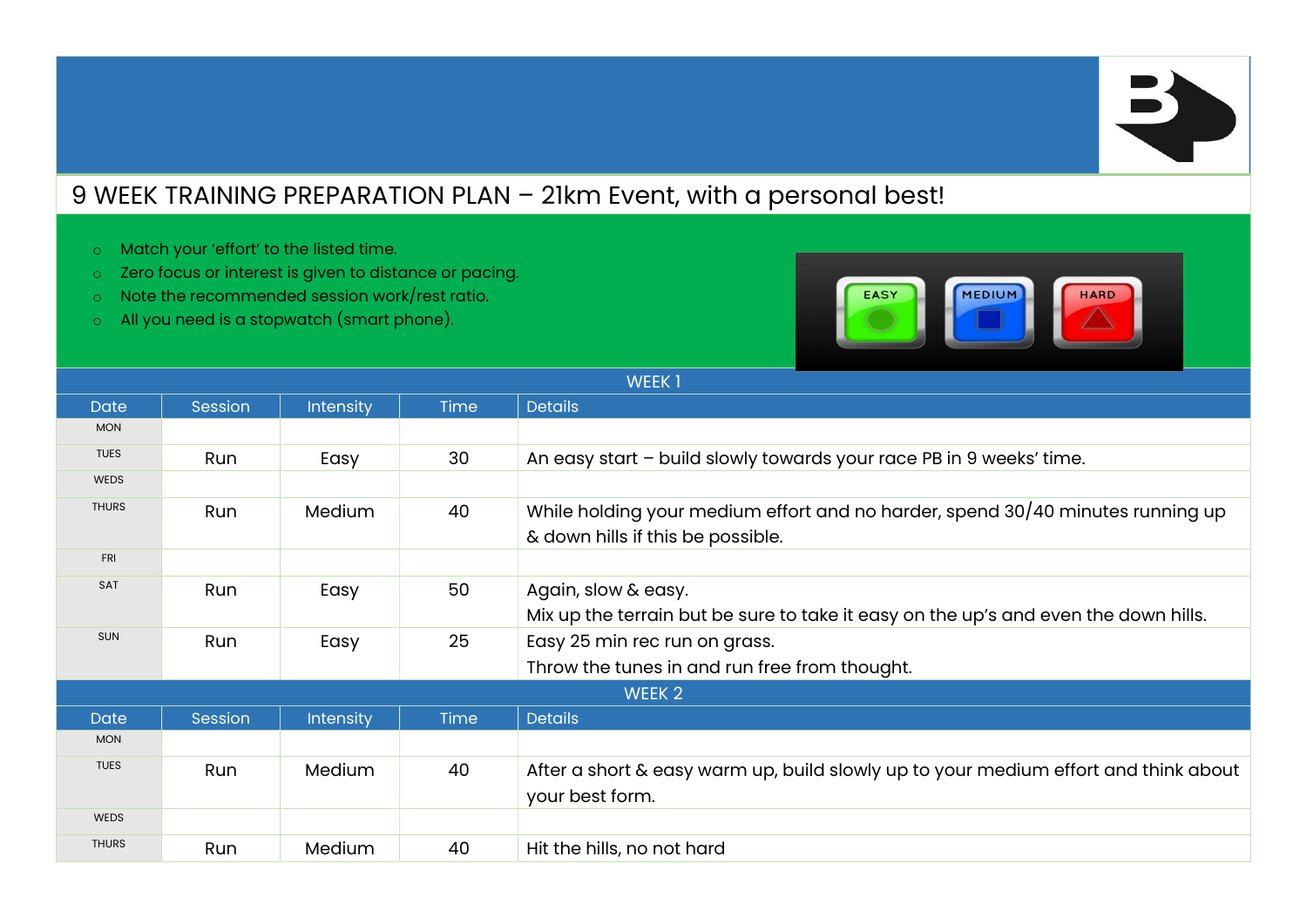| <b>FRI</b>        |         |                   |             |                                                                                       |  |  |  |
|-------------------|---------|-------------------|-------------|---------------------------------------------------------------------------------------|--|--|--|
| SAT               | Run     | Easy to<br>medium | 60          | Nice and steady - there's still no need to punch it out.                              |  |  |  |
| <b>SUN</b>        | Run     | Easy              | 30          | Try easy barefoot running on the grass.                                               |  |  |  |
| WEEK <sub>3</sub> |         |                   |             |                                                                                       |  |  |  |
| <b>Date</b>       | Session | Intensity         | Time        | <b>Details</b>                                                                        |  |  |  |
| <b>MON</b>        |         |                   |             |                                                                                       |  |  |  |
| <b>TUES</b>       | Run     | Medium            | 40          | 7 easy: 3 hard = 10 x 4 = 40 mins $-$ keep it on the flats                            |  |  |  |
| WEDS              |         |                   |             |                                                                                       |  |  |  |
| <b>THURS</b>      | Run     | Medium            | 50          | Stretch out for the final 15 minutes - holding your best form.                        |  |  |  |
| <b>FRI</b>        |         |                   |             |                                                                                       |  |  |  |
| SAT               | Run     | Medium            | 75          | And stillthere's no need for the hard stuff $-$ time on feet (at this point) is King! |  |  |  |
| <b>SUN</b>        | Run     | Easy              | 30          | Try easy barefoot running on the grass.                                               |  |  |  |
|                   | WEEK 4  |                   |             |                                                                                       |  |  |  |
| <b>Date</b>       | Session | Intensity         | <b>Time</b> | <b>Details</b>                                                                        |  |  |  |
| <b>MON</b>        |         |                   |             |                                                                                       |  |  |  |
| <b>TUES</b>       | Run     | Medium            | 40          | 7 easy: 3 hard = $10 \times 4 = 40$ mins - keep it on the flats                       |  |  |  |
| <b>WEDS</b>       |         |                   |             |                                                                                       |  |  |  |
| <b>THURS</b>      | Run     | Medium            | 50          | Stretch out for the final 15 minutes - holding your best form.                        |  |  |  |
| <b>FRI</b>        |         |                   |             |                                                                                       |  |  |  |
| SAT               | Run     | Medium            | 90          | Once again, we need 90 clean minutes. Distance & speed is irrelevant.                 |  |  |  |
| <b>SUN</b>        | Run     | Easy              | 30          | barefoot running on the grass - that means, removing your shoes & socks only.         |  |  |  |
| WEEK <sub>5</sub> |         |                   |             |                                                                                       |  |  |  |
| <b>Date</b>       | Session | Intensity         | Time        | <b>Details</b>                                                                        |  |  |  |
| <b>MON</b>        |         |                   |             |                                                                                       |  |  |  |
| <b>TUES</b>       | Run     | Medium            | 40          | 6 easy: 4 hard = $10 \times 4 = 40$ mins - keep it on the flats                       |  |  |  |
| <b>WEDS</b>       |         |                   |             |                                                                                       |  |  |  |
| <b>THURS</b>      | Run     | Medium            | 50          | Stretch out for the final 20 minutes - holding your best form.                        |  |  |  |
| <b>FRI</b>        |         |                   |             |                                                                                       |  |  |  |
| SAT               | Run     | Medium            | 90          | Steady, and be sure to include some hills.                                            |  |  |  |
| <b>SUN</b>        | Run     | Easy              | 30          | barefoot running on the grass - that means, removing your shoes & socks only.         |  |  |  |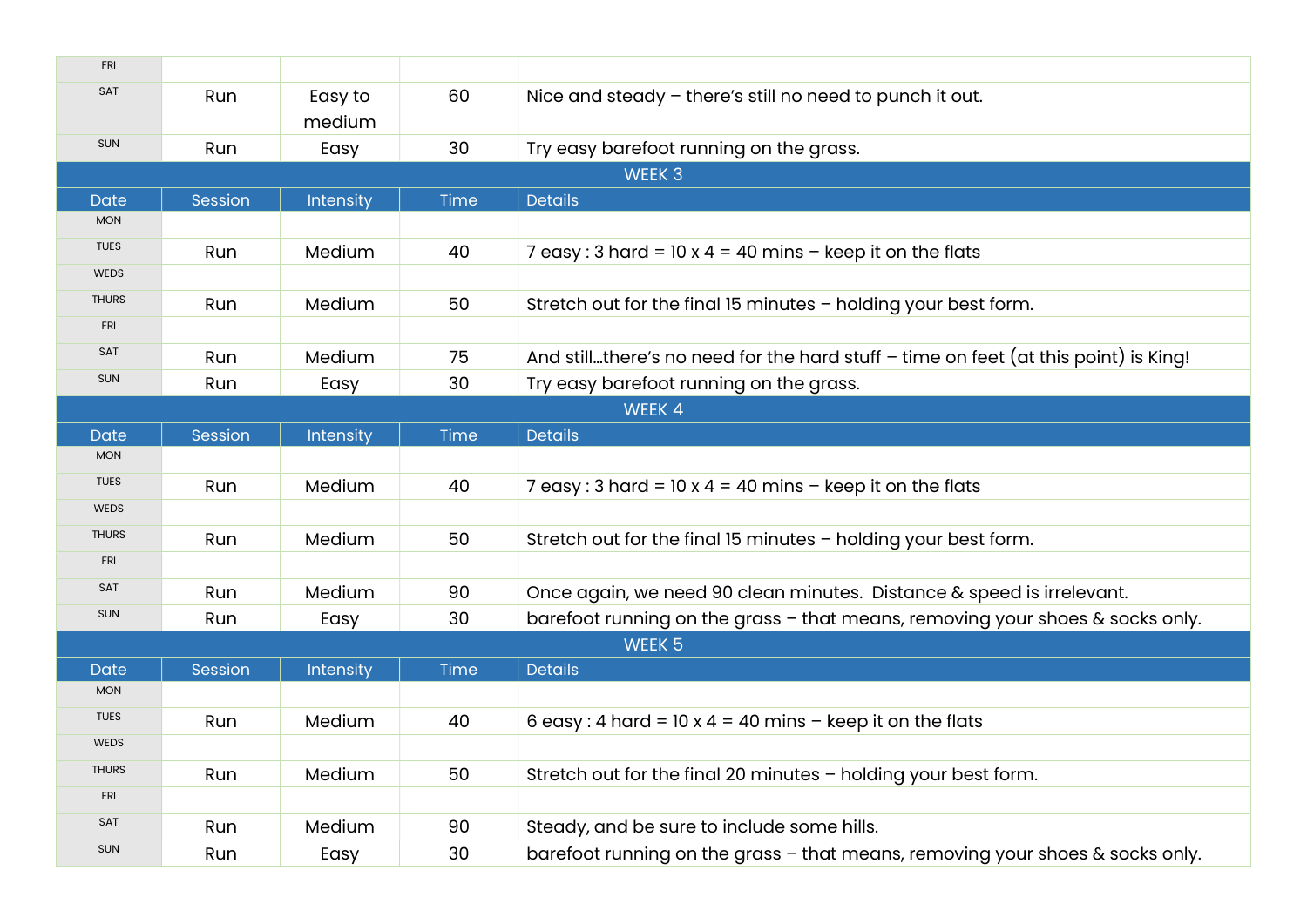| WEEK 6                    |         |           |             |                                                                                                    |  |  |  |
|---------------------------|---------|-----------|-------------|----------------------------------------------------------------------------------------------------|--|--|--|
| <b>Date</b>               | Session | Intensity | Time        | <b>Details</b>                                                                                     |  |  |  |
| <b>MON</b>                |         |           |             |                                                                                                    |  |  |  |
| <b>TUES</b>               | Run     | Medium    | 40          | 6 easy: 4 hard = $10 \times 4 = 40$ mins - keep it on the flats                                    |  |  |  |
| <b>WEDS</b>               |         |           |             |                                                                                                    |  |  |  |
| <b>THURS</b>              | Run     | Medium    | 50          | Stretch out for the final 20 minutes - holding your best form.                                     |  |  |  |
| <b>FRI</b>                |         |           |             |                                                                                                    |  |  |  |
| SAT                       | Run     | Medium    | 90          | Not hard but be pressing the final 20 minutes with your best form.                                 |  |  |  |
| <b>SUN</b>                | Run     | Easy      | 30          | barefoot running on the grass - that means, removing your shoes & socks only.                      |  |  |  |
|                           | WEEK 7  |           |             |                                                                                                    |  |  |  |
| <b>Date</b>               | Session | Intensity | Time        | <b>Details</b>                                                                                     |  |  |  |
| <b>MON</b>                |         |           |             |                                                                                                    |  |  |  |
| <b>TUES</b>               | Run     | Medium    | 40          | 5 easy: 5 hard = $10 \times 4 = 40$ mins - keep it on the flats                                    |  |  |  |
| <b>WEDS</b>               |         |           |             |                                                                                                    |  |  |  |
| <b>THURS</b>              | Run     | Medium    | 42          | Grassy field - wup 10 mins - 10 x 1 minute hard with 3 min easy float = 4 mins x $8 =$<br>32 mins. |  |  |  |
| <b>FRI</b>                |         |           |             |                                                                                                    |  |  |  |
| SAT                       |         |           |             |                                                                                                    |  |  |  |
| <b>SUN</b>                | Run     | Medium    | 70          | Not hard but be pressing the final 20 minutes with your best form.                                 |  |  |  |
|                           | Run     | Easy      | 30          | barefoot running                                                                                   |  |  |  |
| WEEK 8                    |         |           |             |                                                                                                    |  |  |  |
| <b>Date</b><br><b>MON</b> | Session | Intensity | <b>Time</b> | <b>Details</b>                                                                                     |  |  |  |
| <b>TUES</b>               |         |           |             |                                                                                                    |  |  |  |
| <b>WEDS</b>               | Run     | Medium    | 40          | 5 easy: 5 hard = $10 \times 4 = 40$ mins - keep it on the flats                                    |  |  |  |
| <b>THURS</b>              |         |           |             |                                                                                                    |  |  |  |
|                           | Run     | Medium    | 42          | Grassy field - wup 10 mins - 10 x 1 minute hard with 3 min easy float = 4 mins x $8 =$<br>32 mins. |  |  |  |
| <b>FRI</b>                |         |           |             |                                                                                                    |  |  |  |
| SAT                       | Run     | Medium    | 45          | Pressing the final 15 minutes with your best form.                                                 |  |  |  |
| <b>SUN</b>                |         |           |             |                                                                                                    |  |  |  |
| WEEK 9                    |         |           |             |                                                                                                    |  |  |  |
| Date                      | Session | Intensity | Time        | <b>Details</b>                                                                                     |  |  |  |